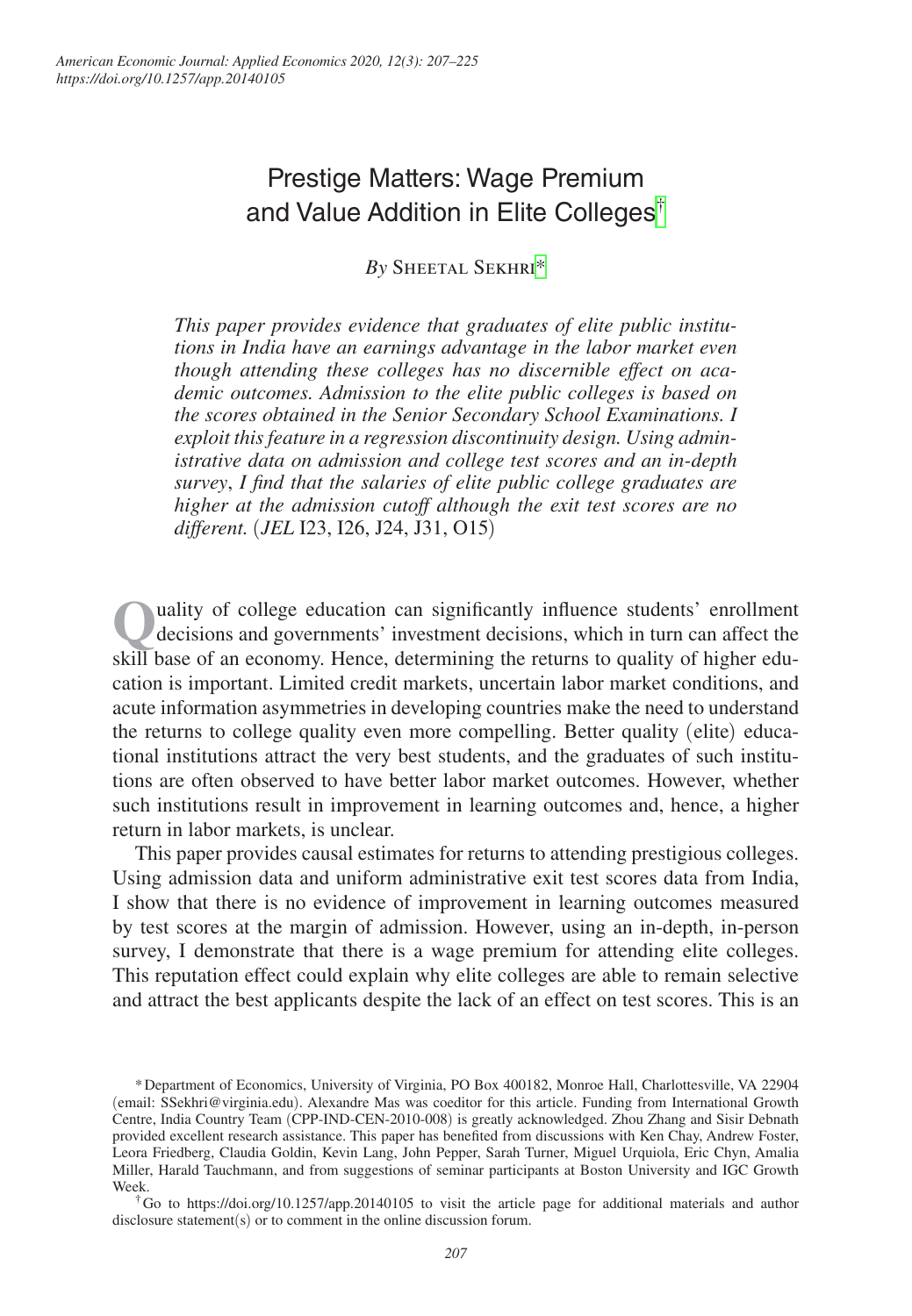important finding as it highlights that there can be a wage premium even if there is no value addition in test scores because of signaling or networking effects.

Estimating the returns to college quality is empirically challenging. The unobserved individual traits that influence admissions decision may also affect labor market outcomes. I use the features of the Indian college admissions for general education to circumvent this problem. Public colleges in India are very prestigious and therefore attract the best students. Numerous media reports and popular press stories indicate these graduates receive high wages. Average comparisons of common college exit test scores also show these students outperform their private counterparts. The admission procedure to public colleges makes this setting ideal for examining the returns to attending such colleges. Public colleges admit students based on a cut-off of the students' scores on the Senior Secondary School Examinations.<sup>[1](#page-1-0)</sup> Hence, I use a regression discontinuity design for identification. I compare the outcomes of students who attend public or private colleges in a narrow margin around the admission cutoff.

I obtained admission data from colleges and university exit exam performance data from the university and matched these administrative datasets to analyze performance on test scores. I find that the educational outcomes of public college students who were on the margin of the admission cutoff do not differ from those of the students who barely missed the cutoff and thus attended private colleges.

I collected a unique dataset for these college graduates using a survey with details about labor supply, employment history, and college learning experiences. Despite no evidence of value addition in test scores, graduating from a public college provides a premium in the labor market. My regression discontinuity design estimates reveal a positive effect of attending public colleges on wages. My findings are robust to a variety of specifications, bandwidth choices, kernel choices, empirical models, and treatment effect bounds for nonrandom selection.

By studying effects of elite colleges on test scores and wages, this paper combines two growing strands of research in a novel way. The first strand studies the effects on wages but not test score growth, knowledge, or skill formation. Employing a variety of methods, this body of research estimates the returns to selective colleges with mixed evidence (Brewer, Eide, and Ehrenberg 1999; Dale and Krueger 2002; Black and Smith 2004; Long 2008; Hoekstra 2009; Li et al. 2012; Dale and Krueger 2014; MacLeod et al. 2017; Ge, Isaac, and Miller 2018). While some of the studies discern an overall positive earnings effect (Brewer, Eide, and Ehrenberg 1999; Black and Smith 2004; Hoekstra 2009; Li et al. 2012; MacLeod et al. 2017) others only find it for a subpopulation (Dale and Krueger 2014; Ge, Isaac, and Miller 2018). Most of these studies feature the United States, where college exit tests are not uniform and there is no standardized assessment. Hence, these studies are not able to compare exit test scores to shed light on whether there is improved learning at these institutions.

<span id="page-1-0"></span><sup>1</sup>Senior Secondary School Examinations are the equivalent of high school exit tests in the United States. Technical education colleges such as medicine and engineering use different centralized tests for admission.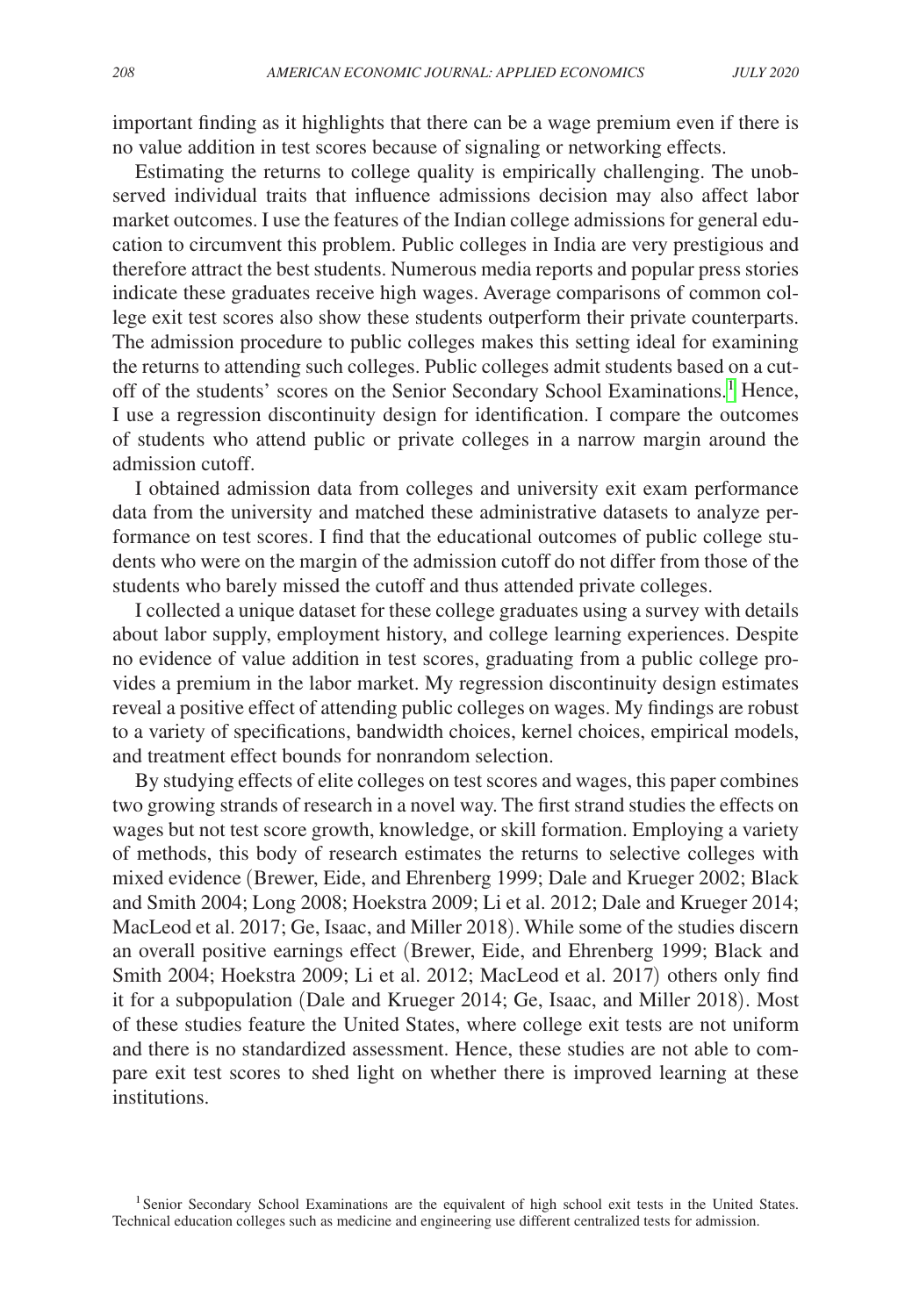Separately, a growing body of work estimates the effects of selective schools and colleges on educational outcomes.<sup>2</sup> A salient common finding in most of these papers is that at the margin, elite schools and colleges do not impact the school/ college exit test scores (Clark 2010; Abdulkadiroğlu, Angrist, and Pathak 2014; Bui, Craig, and Imberman 2014; Lucas and Mbiti 2014). [3](#page-2-1) However, none of these studies shed light on labor market outcomes such as wages.

This paper makes an innovative contribution to this growing literature that examines the consequences of attending elite educational institutions on education and labor market outcomes. The papers discussed above have attempted to identify the effects of elite schools/colleges for educational outcomes or returns to such schools/ colleges both in developing and developed countries. This paper provides the first evidence of attending such educational institutions resulting in a wage premium despite no effects on learning outcomes. Signaling or networking can potentially explain this conundrum. The features of the Indian higher education context enable me to study the effect on both college exit test scores and earnings. The Indian higher education system produces the largest pool of skilled labor in the world. Hence, it is important to understand the returns to college quality in such a context. There are many developing countries with similar labor market frictions and higher education systems where these results are directly relevant. More broadly, my findings highlight that elite colleges may provide signaling and networking opportunities that can influence earnings. Admission to elite colleges raises access to leadership positions and the probability of being in the top income brackets significantly (Zimmerman 2019). Moreover, such gains accrue to males who attend high-tuition private high schools. Insofar as the economically disadvantaged are unable to afford elite schools and colleges, this can perpetuate and widen economic inequality and make it more enduring.

The remainder of the paper is organized as follows. Section I provides background information about general education college education and admission rules. Section II discusses the data. Section III presents the estimation strategy. Section IV documents the results and the findings of robustness tests. I discuss selection concerns and related tests to allay these in detail in Section V. Section VI provides concluding remarks.

#### **I. Background**

#### A. *Public versus Private Colleges*

In India, general education colleges operate in all districts with the goal of making tertiary education accessible. The colleges account for about nine-tenths of undergraduate enrollments (Agarwal 2006), but these colleges are not allowed to confer a

<span id="page-2-0"></span> $2$ Cullen, Jacob, and Levitt (2006) exploit randomized school choice lotteries to show that elite schools did not improve student test scores in Chicago. Li et al. (2012) show that the learning outcomes did not improve in the

<span id="page-2-1"></span> $3A$  few studies also find a positive effect on school outcomes (Jackson 2010, Park et al. 2010, and Pop-Eleches and Urquiola 2013). Long-term education outcomes have been studied by Clark and Del Bono (2016).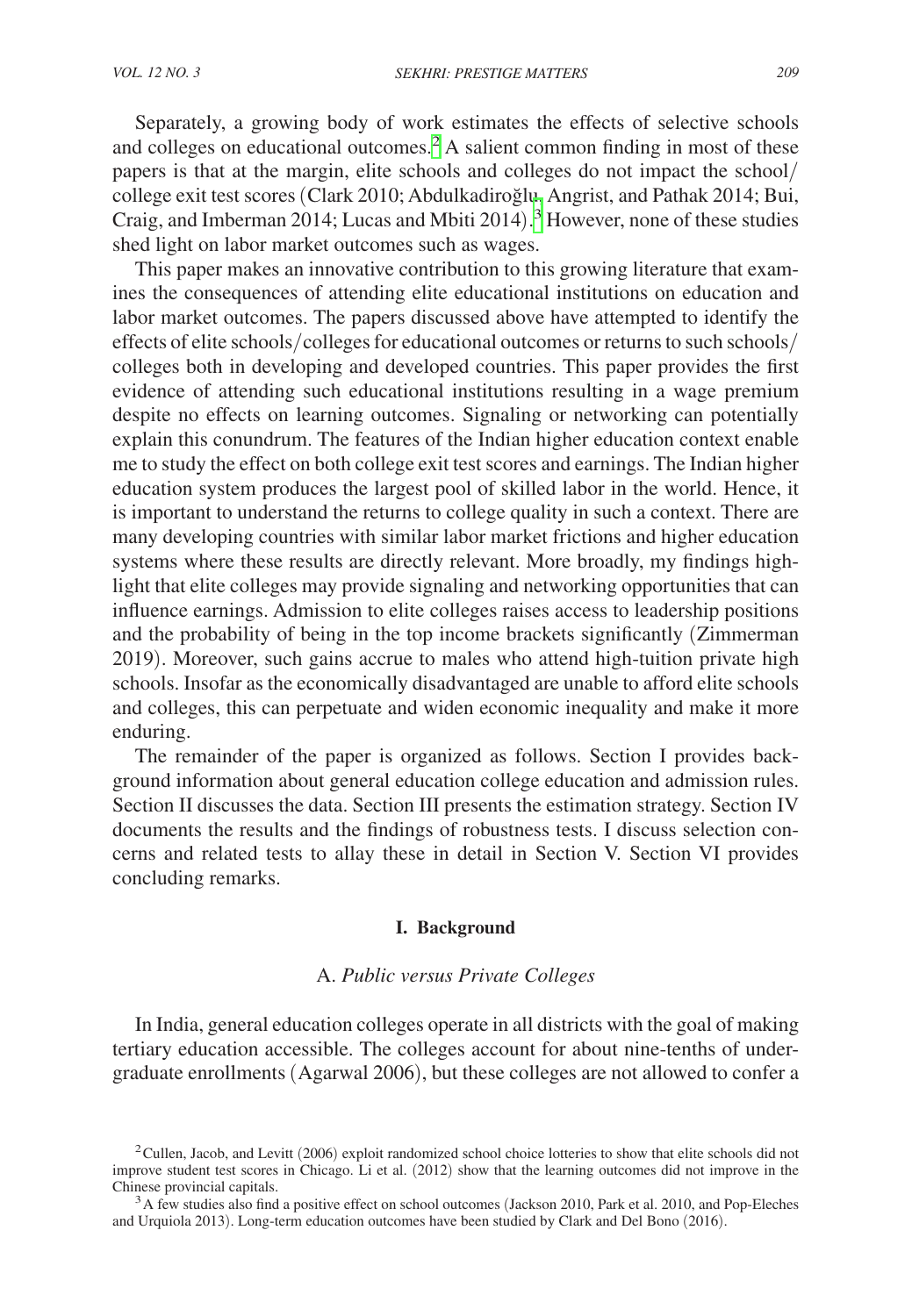degree and must affiliate with a university to operate.<sup>[4](#page-3-0)</sup> These do not offer technical majors like medicine or engineering and offer three-year degrees.

Each college has its own campus and infrastructure. Private colleges are managed privately. However, they may receive public funds ("private aided college"), or they may be totally self-financed ("private unaided college"). The private aided colleges can raise funds by charging higher fees and accepting donations from philanthropic or business groups. On the other hand, public colleges are managed and financed by the government. Public colleges cannot accept any private donations, and the state funds their maintenance and development expenses. In the sample, the private aided colleges receive public funds to meet their recurring expenditures (mostly teacher salaries) and charge much higher tuition than the government colleges. Although the teachers have to take the same University Grants Commission Exam to qualify for teaching positions in private colleges, they do not enjoy the same degree of job security as the government teachers. Their contracts differ from college to college and are negotiated with the private management. Private colleges also hire more adjunct teachers on short-term contracts than public colleges. In contrast, public colleges are managed and run by state employees. Teacher contracts are negotiated with the government and offer tenure security. The state funds public colleges' facilities and equipment, but private colleges (both aided and unaided) have to self-finance such expenditures. Private aided colleges can apply government aid only to pay teachers' salaries. Public colleges are considered very prestigious and students favor these over private colleges.<sup>[5](#page-3-1)</sup> In the commerce major, students take classes in accounting, finance, statistics, taxation, business strategy, computing, and communication. In the field of science, biology, physics, chemistry, mathematics, computing, and communication subjects are offered. Liberal arts offer a variety of social science and humanities concentrations. The level of difficulty is comparable to undergraduate programs in the United States. On-campus recruiting is based on campus interviews followed by return visits to the firms. Career services are not very well functioning in these colleges. Career services are not funded by the state, and, hence, they are no better organized in public elite colleges; although, this may be specific to the sample district.

The graduates of these colleges participate in the local labor market. A major sector of employment is private business enterprises. As per the CEO of one of the firms in the sample, in the private sector, entry-level jobs pay anywhere between 15,000 rupees and 40,000 rupees. A major industry in this area is textiles, and it employs college graduates in departments such as accounts, taxes, finance, marketing, sales, production, procurement, quality control, IT, personnel management, HR, and exports. Due to a skill shortage in India, occupational sorting across col-leges is limited in this sample.<sup>[6](#page-3-2)</sup> But within an occupation/firm, employees are sorted into different tracks. The firm whose CEO permitted us to observe operations

<span id="page-3-0"></span><sup>4</sup>The University Grants Commission (UGC) Act—the UGC is the government body that regulates tertiary education—has a provision that prohibits any institution from awarding degrees unless it is established under an act

of Parliament or is specially empowered to award degrees.<br><sup>5</sup>For example, Presidency College in Calcutta, West Bengal has been an elite public college. It was converted into a university recently.

<span id="page-3-2"></span><span id="page-3-1"></span> $6$ See Azam (2010) for details.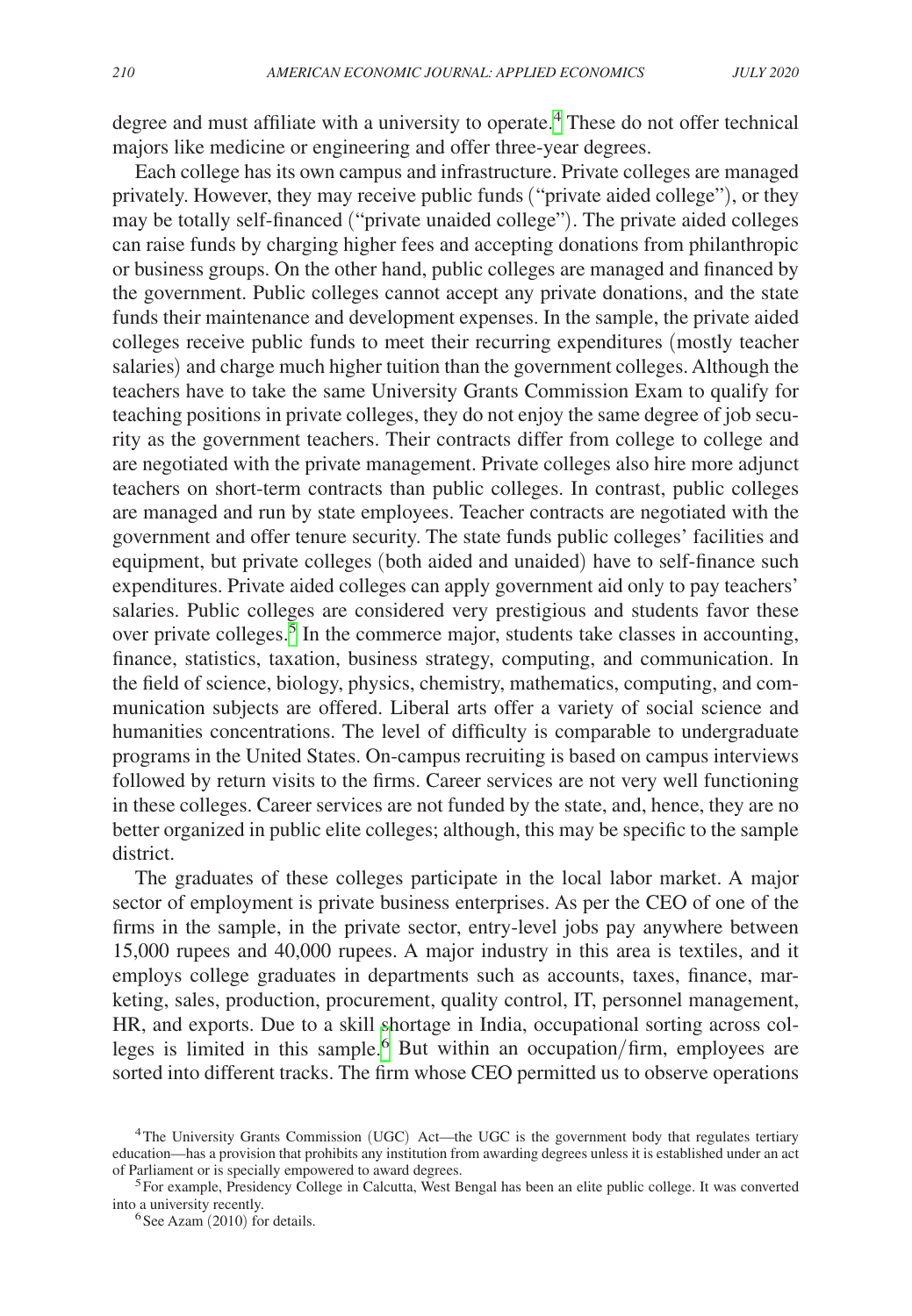sorts individuals into executive track and management track. The graduates in management track are given more challenging tasks. Management positions in various departments pay more. Employees of departments such as IT, MIS, International Marketing, and finance receive higher compensation.

#### B. *Public College Admissions*

Admission to general education public colleges (excluding technical education such as medicine or engineering, etc.) is determined on the basis of the students' performance on the Senior Secondary School Examinations taken in class XII.[7](#page-4-0) Students cannot be admitted to college without at least passing this exam, but to be admitted to public colleges, their score must exceed a specified cutoff. This admission cutoff for public colleges is determined every year and varies by college and stream of education. Students who score above the cutoff are eligible for admission to public colleges. Although the colleges post a list of students who are offered admission to public colleges, the public does not know the admission cutoffs, and rules used to determine the cutoffs are kept confidential. Students apply to various colleges simultaneously as the admissions open in the spring. The admission decisions are made public in early fall, shortly before the start of the academic year. Colleges diligently follow admission rules. The percentage of students attending public colleges rises sharply from near 0 to above 90 percent around the admission threshold. Streams are declared in the penultimate year of high school, two years before the Senior Secondary School Examinations are taken. Hence, performance in the exit exams does not affect stream choice.

# C. *Uniform College Exit Tests*

All students in colleges (private or public) affiliated with the same university take the same exit exams.[8](#page-4-1) These exams vary by stream of education, but conditional on the stream, private and public college students study the same curriculum and take the same exit tests. These exams test for language competencies (English and regional language) and stream-specific competencies; for example, commerce students take tests in accounting, taxation, and so forth. The examinations for the affiliated colleges are conducted by the respective universities, which also set the course curriculum. The affiliated colleges only offer prescribed courses. Thus, conditional on the university and stream, I can compare the educational outcomes of students in public and private colleges because they take the same exit tests.

<span id="page-4-0"></span> $^7$ Class XII is equivalent to high school grade 12, the last year of high school. All high schools in India must be affiliated either with one of the two national boards (Central Board of Secondary Education or Indian Certificate of Secondary Education) or with their state's regional board. The exit exams are conducted by school boards across India and are recognized nationally.

<span id="page-4-1"></span> ${}^8$ Colleges can be spread in different districts, whereas the universities with which they affiliate are centrally located in some district headquarter. I compare test scores on uniform university exams across colleges.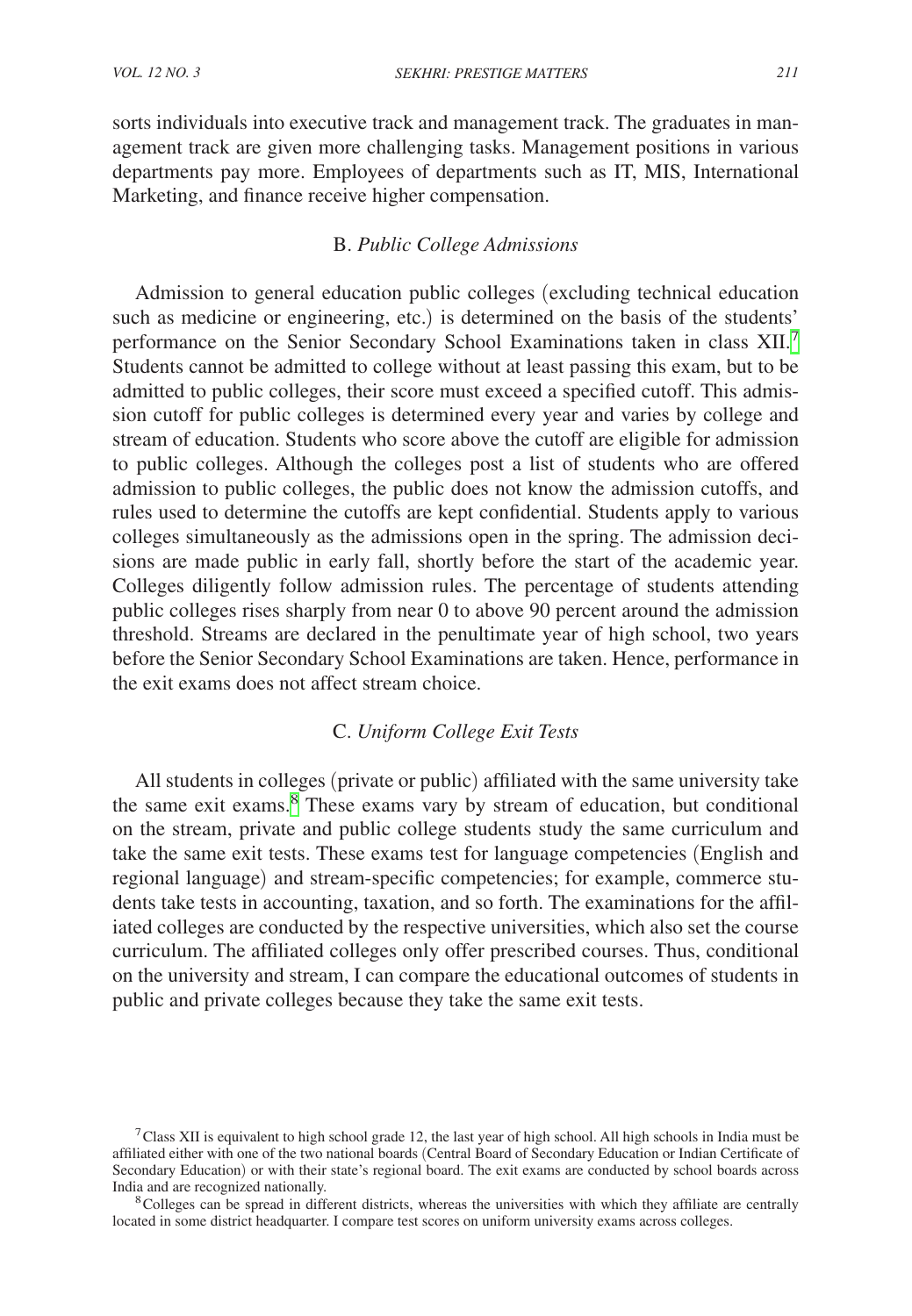#### **II. Data**

The data used in the analysis are collected from several different sources. I obtained administrative data from colleges in a district in North India and the university with which they were affiliated. This included admission records and uniform college exit test scores. Then I collected data on college experiences and postcollege labor market outcomes using an in-person survey.

# A. *Administrative Data*

I obtained admissions records for public and private colleges. These records include the Senior Secondary School Examination scores, age, gender, place of residence, board of secondary education, stream of study, and father's occupation. The college exit test scores were obtained from the affiliating university. I matched these admission records and college exit test scores using a unique roll number assigned to each student. Institutional details on admission cutoffs were obtained from the colleges. The sample included admission cohorts from 1999 to 2002.<sup>9</sup> These colleges are the top choices among the students in the district for general education. The private colleges are the alternative college choices that students go to if they do not get admitted to public colleges.

The general education colleges do not offer professional degrees like law or medicine. In general, migration out of district for higher education is low. Students do not migrate out of their district to attend general education colleges[.10](#page-5-1) Private colleges offer merit scholarships, which ensures that students around the cutoff who apply to college attend either public or private colleges. As a further test, I collected the applications of students who applied but did not get into the public colleges for the 2002 cohort. I verified that these students had indeed attended colleges.<sup>[11](#page-5-2)</sup>

# B. *Survey Data*

I conducted a detailed follow-up survey of these students in 2011–2012. I did not survey graduates from rural areas in the follow-up survey due to cost considerations. Of the 1,981 individuals whom the survey tried to locate, 1,506 students (76 percent) were successfully surveyed.

The in-person interview-based survey asked detailed questions about labor market participation. I obtained data on employment history, duration of each employment, occupation, type of organization worked for, type of industry, and salary per month.

<span id="page-5-0"></span><sup>&</sup>lt;sup>9</sup>I also got this data for the 1998 cohort, but this cohort's addresses and phone numbers were not available. Hence, I could not survey them and do not include them in the test score analysis.

<span id="page-5-1"></span> $10$  According to the Census of India, of the 32.9 million migrant males in the country, only 6 percent migrated for education, and this includes technical education such as engineering and medicine. Among the 64.5 million migrants, only 1.3 percent migrated for education. The majority (around 65 percent) of the women migrated for

<span id="page-5-2"></span> $11$ The dropout rate from private and public colleges near the admission cutoff is similar, and the observable characteristics of the students are no different. Neither Senior Secondary School Examination scores nor father's occupation influence dropout decisions very close to the cutoff; hence students with different abilities and socioeconomic backgrounds are equally likely to drop out on either side of the cutoff.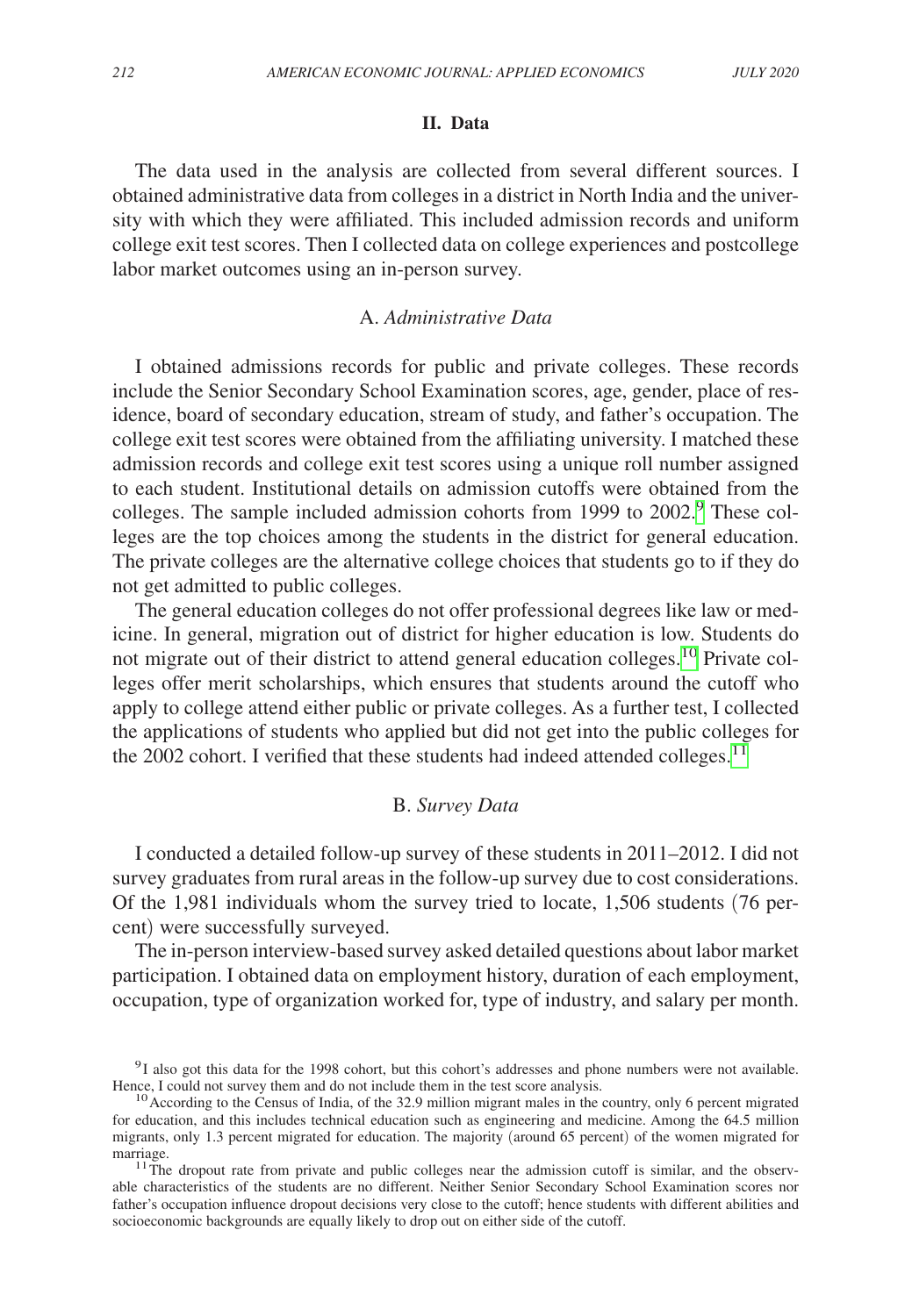Salary information was elicited as a categorical variable. The categories included rupees in the following amounts: 5,000 or less, 5,000–10,000, 10,000–15,000, 15,000–20,000, 20,000–30,000, and greater than 30,000. Demographic information such as marital status and number of children was also ascertained. As per the ILO, in 2011–2012 in India, the nominal average daily wage for the regular urban workers with higher degrees (than secondary school) was 735 rupees for males and 492 rupees for females. A 26-day work month would imply a monthly salary of 19,110 rupees for males and 12,792 rupees for the females.<sup>12</sup> An urban male worker with a high school diploma would earn roughly 8,242 rupees on the average. Thus, our average male respondent is likely to fall in the fourth bracket, and the average female respondent is likely to be in the third bracket.

Wage data have three shortcomings. First, I do not observe the data for all of the college graduates in the sample. This is because the survey success rate is 76 percent. Second, there are missing values for the variable because of unemployment or unwillingness to report. Third, I was only able to elicit this variable as a categorical response.[13](#page-6-1) The first two issues can bias the estimates. I address this selection problem and its implications for my results in detail in Section V. For the categorical variable, I show the estimates using the midpoints of the bins.<sup>[14](#page-6-2)</sup>

Of the 1,506 respondents, 748 individuals are either self-employed or earn a salary. Those who are either self-employed or earn a salary are considered employed for the purpose of the analysis. Other possible choices include being a student, being unemployed and looking for work, being unemployed and not looking for work, home production, and other. In the sample of successfully located respondents, 40 percent are homemakers, and 99.04 percent of these individuals are women. Among the formally nonemployed, 79 percent are engaged in home production. Among the employed, 458 out of 748 individuals report their salary, and 439 observations have nonmissing data for background characteristics.

## C. *Summary Statistics*

The main sample of analysis comprises individuals who are either self-employed or earn a salary and have reported their salaries.<sup>15</sup> [Table 1](#page-7-0) provides summary statistics by college type.

The average Senior Secondary School Exam score for the public college graduates is 72.8 percent, whereas the average for the private college graduates is 61.8 percent. The difference of 10.9 percent is statistically significant at the 1 percent significance level. These averages reveal that the public colleges are more selective and attract better students. The university-wide college test scores are higher for the public

<span id="page-6-0"></span><sup>&</sup>lt;sup>12</sup>The wages for urban male and female regular workers with highest levels of education increased by 73 per-<br>cent and 69 percent, respectively, from  $1993-1994$  to  $2011-2012$ .

<span id="page-6-1"></span><sup>&</sup>lt;sup>13</sup> In a pilot, I observed very low response to the question about salary, and the survey organization suggested using categories, which resulted in marked improvement in response rate.<br><sup>14</sup>Selection bias can result from selection into the sample, selection into employment, and selection into report-

<span id="page-6-2"></span>ing the salary. The implications of selection issues for the results and robustness tests performed to address these issues are discussed in detail in Section V.<br><sup>15</sup>I excluded the students admitted to public colleges based on affirmative action reservation quotas for lower

<span id="page-6-3"></span>castes. There are very few such students attending private colleges.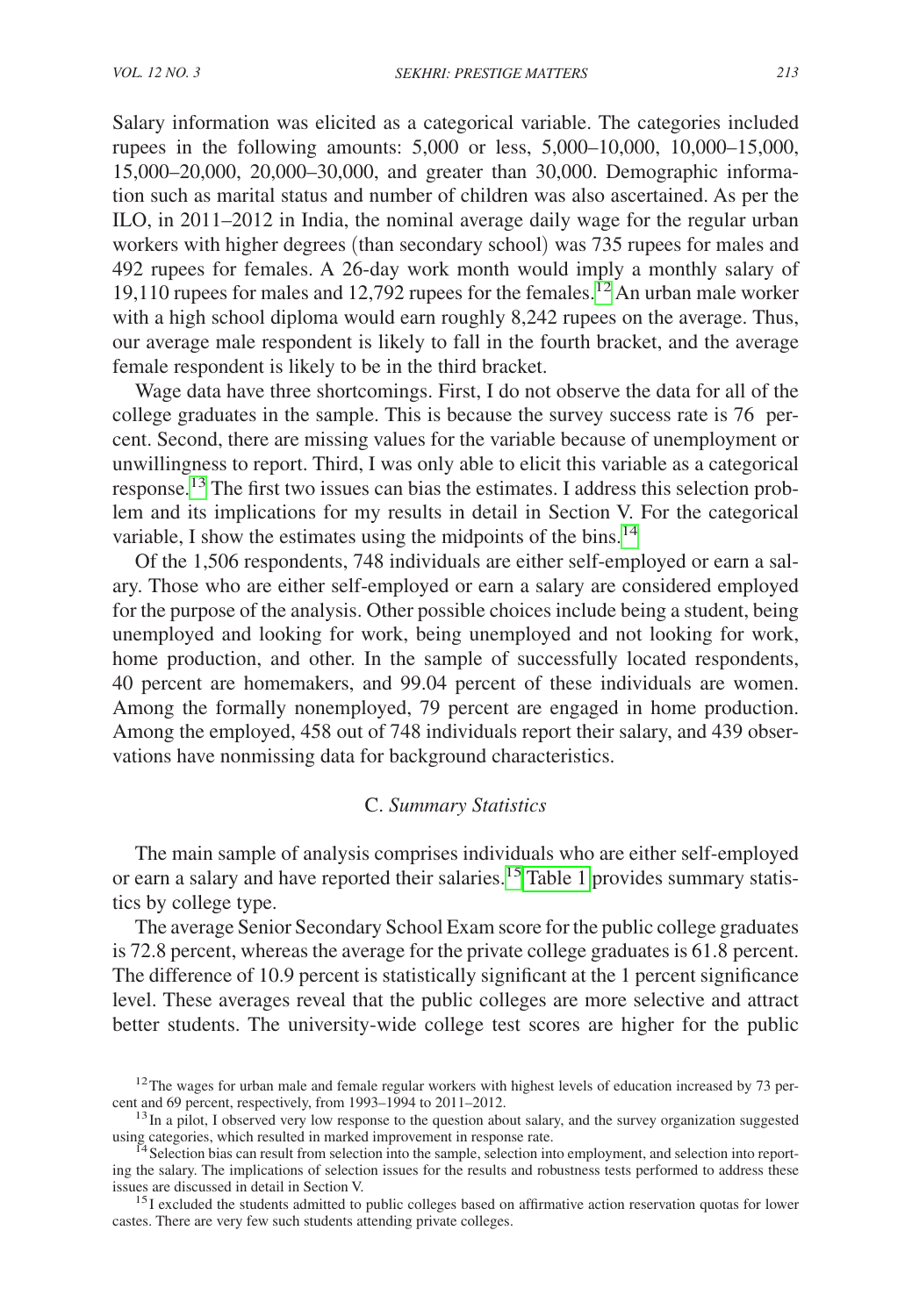<span id="page-7-0"></span>

|                                      | Public   |           | Private  |           |            |
|--------------------------------------|----------|-----------|----------|-----------|------------|
|                                      | Mean     | <b>SD</b> | Mean     | <b>SD</b> | Difference |
| Salary                               | 4.67     | 1.40      | 3.50     | 1.50      | 1.18       |
| Senior Secondary School Exam scores  | 72.80    | 7.60      | 61.80    | 9.00      | 10.90      |
| Central board of secondary education | 0.32     | 0.46      | 0.20     | 0.40      | 0.12       |
| Age at starting college              | 18.00    | 0.88      | 18.05    | 0.92      | 0.05       |
| Father's occupation                  |          |           |          |           |            |
| Government service                   | 0.09     | 0.30      | 0.07     | 0.26      | 0.02       |
| Labor in unorganized sector          | 0.06     | 0.23      | 0.08     | 0.27      | 0.02       |
| Professional                         | 0.03     | 0.18      | 0.06     | 0.25      | 0.03       |
| Service in formal sector             | 0.38     | 0.46      | 0.27     | 0.44      | 0.10       |
| Agriculture                          | 0.07     | 0.26      | 0.07     | 0.25      | 0.01       |
| <b>Business</b>                      | 0.24     | 0.43      | 0.32     | 0.47      | 0.08       |
| Admission year                       |          |           |          |           |            |
| 1999                                 | 0.22     | 0.41      | 0.21     | 0.41      | 0.01       |
| 2000                                 | 0.34     | 0.47      | 0.24     | 0.43      | 0.09       |
| 2001                                 | 0.22     | 0.41      | 0.26     | 0.44      | 0.03       |
| 2002                                 | 0.21     | 0.4       | 0.27     | 0.44      | 0.06       |
| Male                                 | 0.57     | 0.50      | 0.27     | 0.44      | 0.31       |
| <b>Stream</b>                        |          |           |          |           |            |
| Commerce                             | 0.22     | 0.41      | 0.26     | 0.44      | 0.04       |
| Liberal arts                         | 0.56     | 0.50      | 0.46     | 0.50      | 0.1        |
| Science                              | 0.21     | 0.40      | 0.26     | 0.44      | 0.05       |
| College exit test scores             | 1,302.80 | 275.97    | 1,218.83 | 269.00    | 84.00      |
| Observations                         | 190      |           | 249      |           |            |

Table 1—Summary Statistics by College Type

colleges by 84 points, and again are statistically significant at the 1 percent signif-icance level.<sup>[16](#page-7-1)</sup> A naïve comparison of these test scores would indicate better educational outcomes for students attending public colleges and would be attributed to better learning environments in these colleges. But because these colleges are highly selective, this difference can be a result of selection. In my analysis, I carefully ascertain this by comparing the outcomes of students at the margin of admission. We also observe that the public college students have higher earnings on the average. This again warrants a closer examination, as this too could result from selection of high-ability students into public colleges.

<span id="page-7-1"></span>In this overall sample, we see that the characteristics of the students vary by college type. However, I do not rely on the entire sample for identification. I use a small bandwidth around the cutoff threshold for the analysis. Online Appendix Table 1 provides summary statistics in the −5 to +5 interval of the Senior Secondary School Exam scores around the admission cutoffs. This table shows the individuals are similar on observable characteristics in narrow intervals around the cutoff.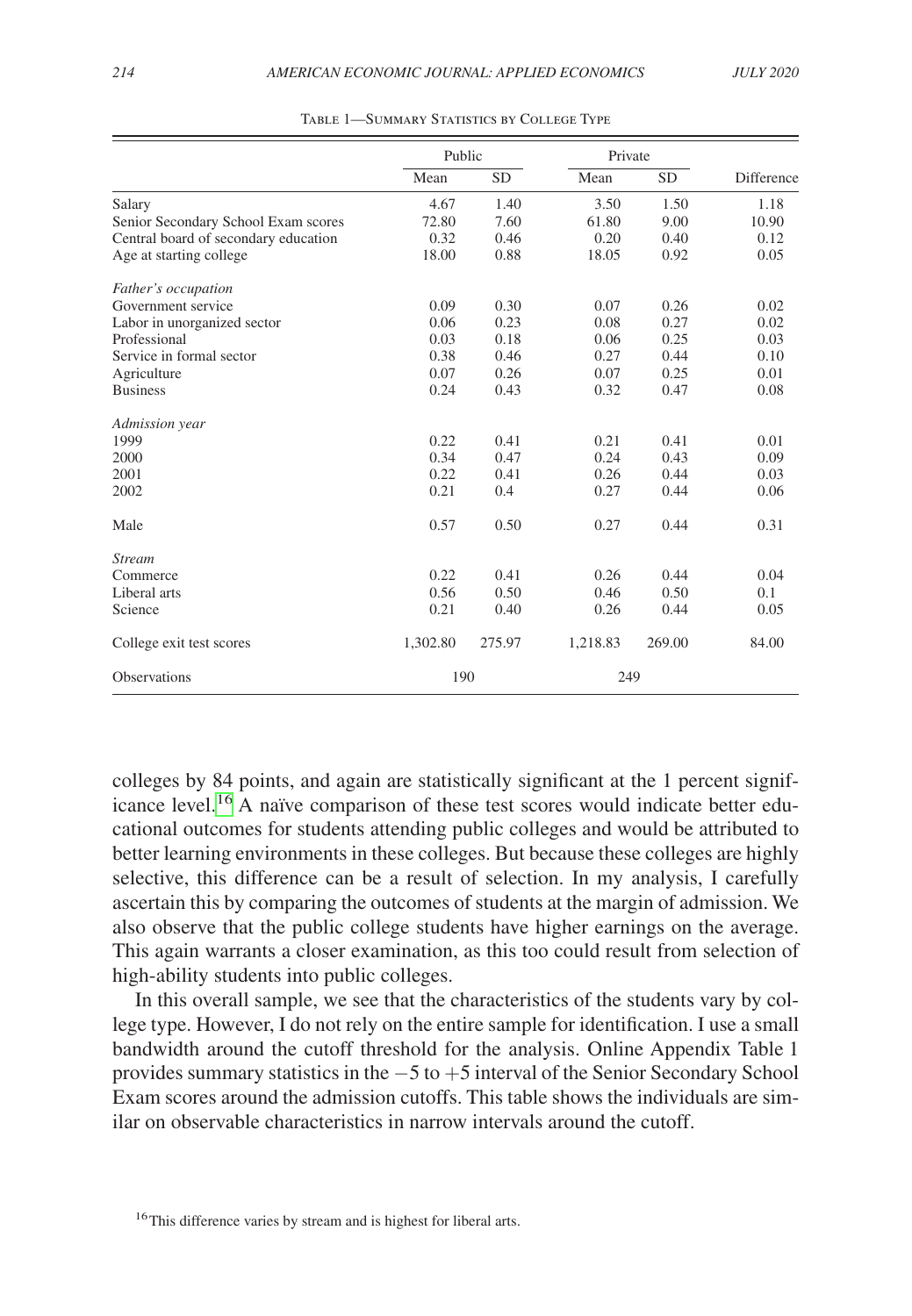#### **III. Estimation Strategy**

#### A. *Empirical Specification*

I employ a regression discontinuity (RD) design to estimate the effect of attending public colleges on wages. Since admission to public colleges is based on a deterministic rule of Senior Secondary School Exams, I am able to compare outcomes across students with similar expected productivity (or ability) who are on the margin of the admission cutoff and, hence, attend public or private colleges due to small differences in their Senior Secondary School Examination scores. The application lends itself to a sharp design, and the empirical model is as follows:

(1) 
$$
Y_i = \alpha X_i + \beta \text{ Public}_i + f(S_i) + e_i,
$$

where  $Y_i$  is the outcome variable including salary and college exit test scores;  $X_i$ is a vector of individual characteristics including own demographics and family characteristics;  $Public<sub>i</sub>$  is an indicator variable that takes the value of 1 if the individual attends a public college, and 0 otherwise;  $\beta$  is the parameter of interest, and it indicates the effect of attending public colleges on the outcomes; and  $f(S_i)$  is a function of the Senior Secondary School Exam scores *Si* . Robust standard errors are reported.

#### B. *Sensitivity Analysis*

I use both parametric and nonparametric estimation procedures. For the parametric specifications, I use different specifications of control functions: linear, quadratic, and cubic. For the nonparametric estimation, I follow Hahn, Todd, and Van der Klaauw (2001) and use local linear regressions to estimate the left and right limits of the discontinuity, where the difference between the two is the estimated treatment effect. Bandwidth choice can also influence results, and no widely accepted guidelines exist for choice of bandwidth. Therefore, for nonparametric analysis, I vary the bandwidth and show results for several choices. I also show results for the optimal bandwidth proposed by Imbens and Kalyanaraman (2012). Finally, I use both triangular and rectangular kernels to show the results are not sensitive to the choice of the kernel.

#### **IV. Results**

Public colleges indeed follow admission rules. [Figure 1](#page-9-0) plots the average number of students who attended public colleges in bins of normalized Senior Secondary School Exam scores. This figure clearly demonstrates that there is a sharp rise in the percentage of students who attended public colleges around the cutoff. The percentage rises from near 0 to around 90 percent. Hence, in this setting, I can employ an RDD estimation procedure to estimate the effect of elite public colleges on college and postcollege outcomes, including salaries.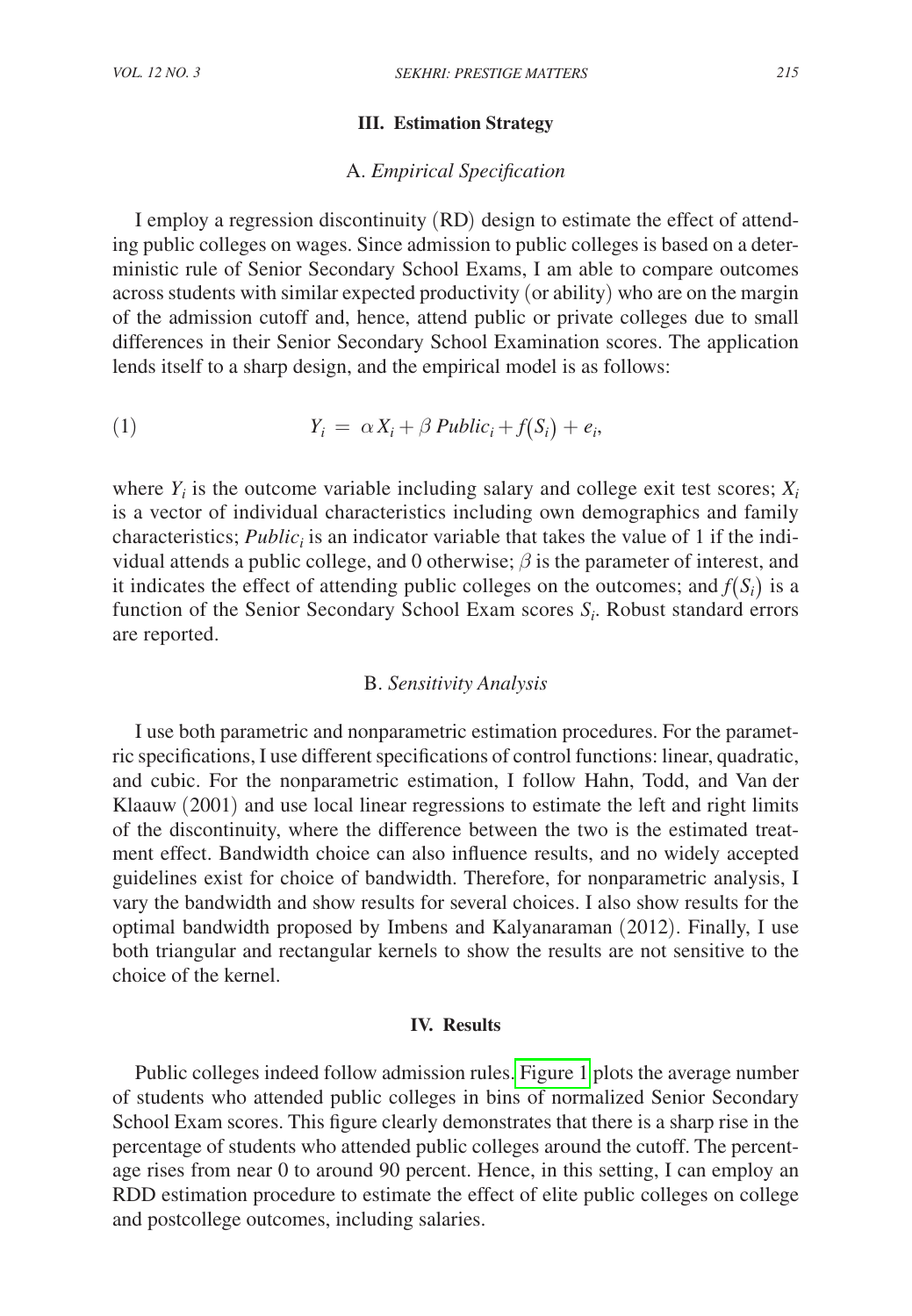<span id="page-9-0"></span>

Figure 1. Discontinuity in Attending Public Colleges

*Note:* The figure plots (i) a scatterplot of the conditional means of public college attendance in bins of normalized Senior Secondary School Exams with 15 bins used on each side of the admission cutoff, (ii) linear best fit on either side of the cutoff (solid lines), and (iii) the confidence intervals (dashed lines).

*Source:* Based on author's calculations from administrative records data

## A. *Value Added—Effects on Test Scores*

I test if the college exit test scores of the marginal students in public colleges are higher than the private counterpart for this sample and report the results in [Figure](#page-10-0) 2. This figure shows the average scores in bins of the normalized Senior Secondary School Exam scores (using 15 bins on either side) along with the linear regression function and the confidence intervals. We do not discern a discontinuity in the test scores. Rather, the function looks smooth at the cutoff. It is worth noting, as explained in Section IC, the students on the left and right of the admission cutoff take identical college exit exams even though they attend different types of colleges.

I show the results from a parametric regression discontinuity design analysis in [Table 2.](#page-11-0) Each cell reports the results from a separate standardized regression. Column 1 reports results from the full sample. Column 2 restricts the sample to a 15-point interval of the normalized Senior Secondary School Exam scores around the admission cutoff. Column 3 restricts the sample to a 10-point interval, and column 4 to a 5-point interval. The first row uses a linear control function of the Senior Secondary School Exam scores. The second row uses a quadratic, and the third row uses a cubic. All regressions control for precollege demographic characteristics including gender, year of admission to college, age at entering college, stream of study, board of Senior Secondary Education, and father's occupation.

I do not see an effect of public college attendance on college exit test scores. The estimates are negligible and insignificant at conventional significance levels. For the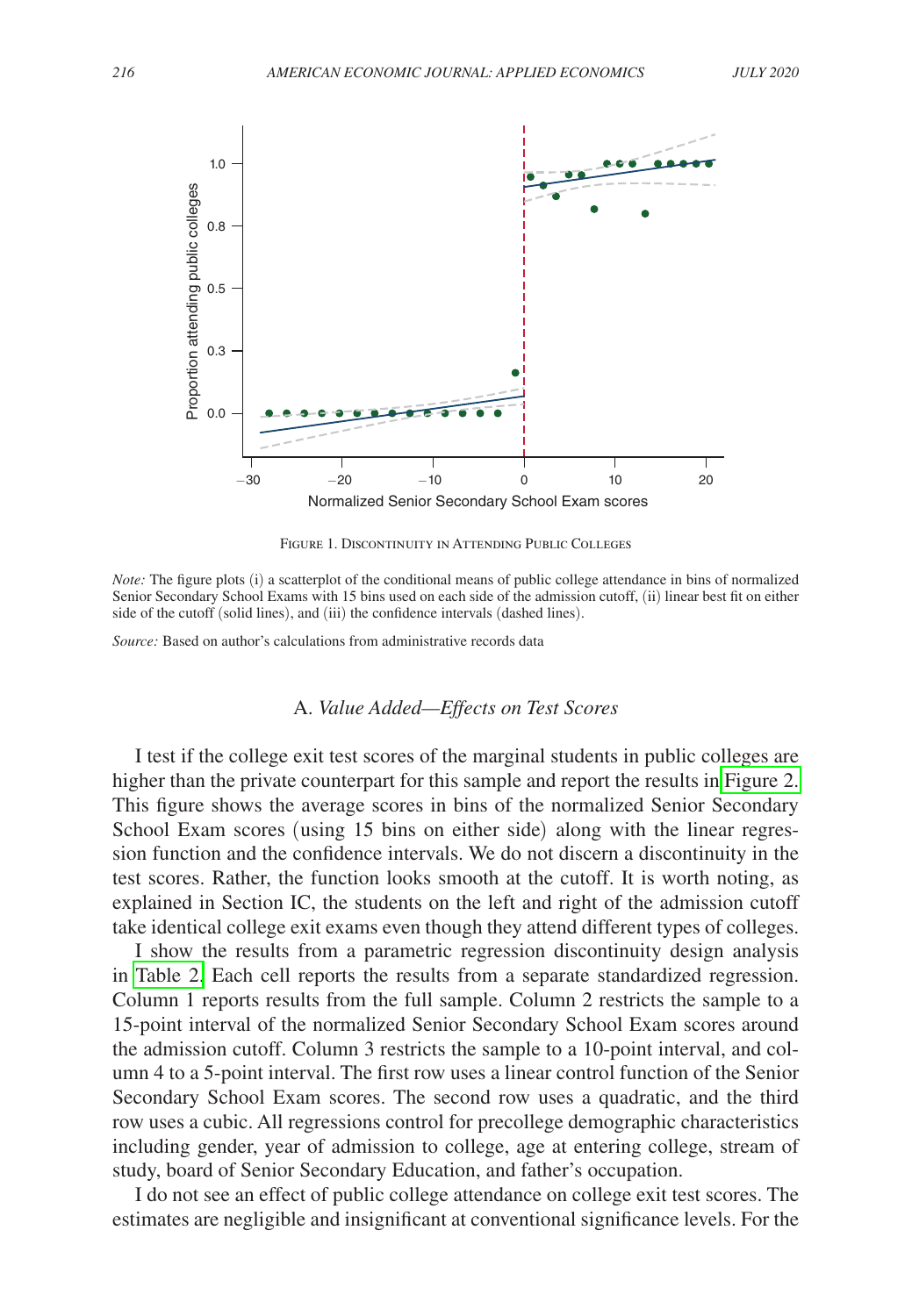<span id="page-10-0"></span>

Figure 2. Continuity in College Exit Exam Scores at the Public College Admission Cutoff

*Note:* The figure plots (i) a scatterplot of the conditional means of college exit test scores in bins of normalized Senior Secondary School Exams with 15 bins used on each side of the admission cutoff, (ii) linear best fit on either side of the cutoff (solid lines), and (iii) the confidence intervals (dashed lines).

*Source:* Based on author's calculations from administrative records data

5-point interval reported in column 4, the confidence interval with the linear control function is  $[-0.23]$  to 0.15], and with a cubic control function it is  $[-0.2]$  to 0.[17](#page-10-1)].<sup>17</sup> These confidence intervals contain 0, so the effects are statistically insignificant. Effects outside the range of  $-0.2$  to  $+0.17$  of a standard deviation can be rejected with this sample.

## B. *Training*, *Occupation*, *and Sector*

Public colleges can affect labor market outcomes by affecting choice of occupation, sector, and any other training. I use the survey questions and examine whether public college attendance affects if students (i) acquire a diploma (training certificate), (ii) earn a postgraduate degree, (iii) enter professional specialization, or (iv) study or work abroad. I also examine whether the students who attend public college are more likely to be in rewarding jobs such as tertiary-sector jobs or skilled occupations. I test whether they are employed in public enterprises and whether they have a higher job turnover. [Table 3](#page-11-0) reports the results from a parametric analysis in

<span id="page-10-1"></span> $17$  One concern might be that the college exit tests do not capture differences in learning. Students just memorize the material by rote learning, expecting what the exam will ask, and thus the college exit exam scores are no different in public versus private colleges. In the survey, the students were asked if they learned anything in college. Online Appendix Figure 1 shows that self-assessment of learning in college is positive and increases with the Senior Secondary School Exam scores.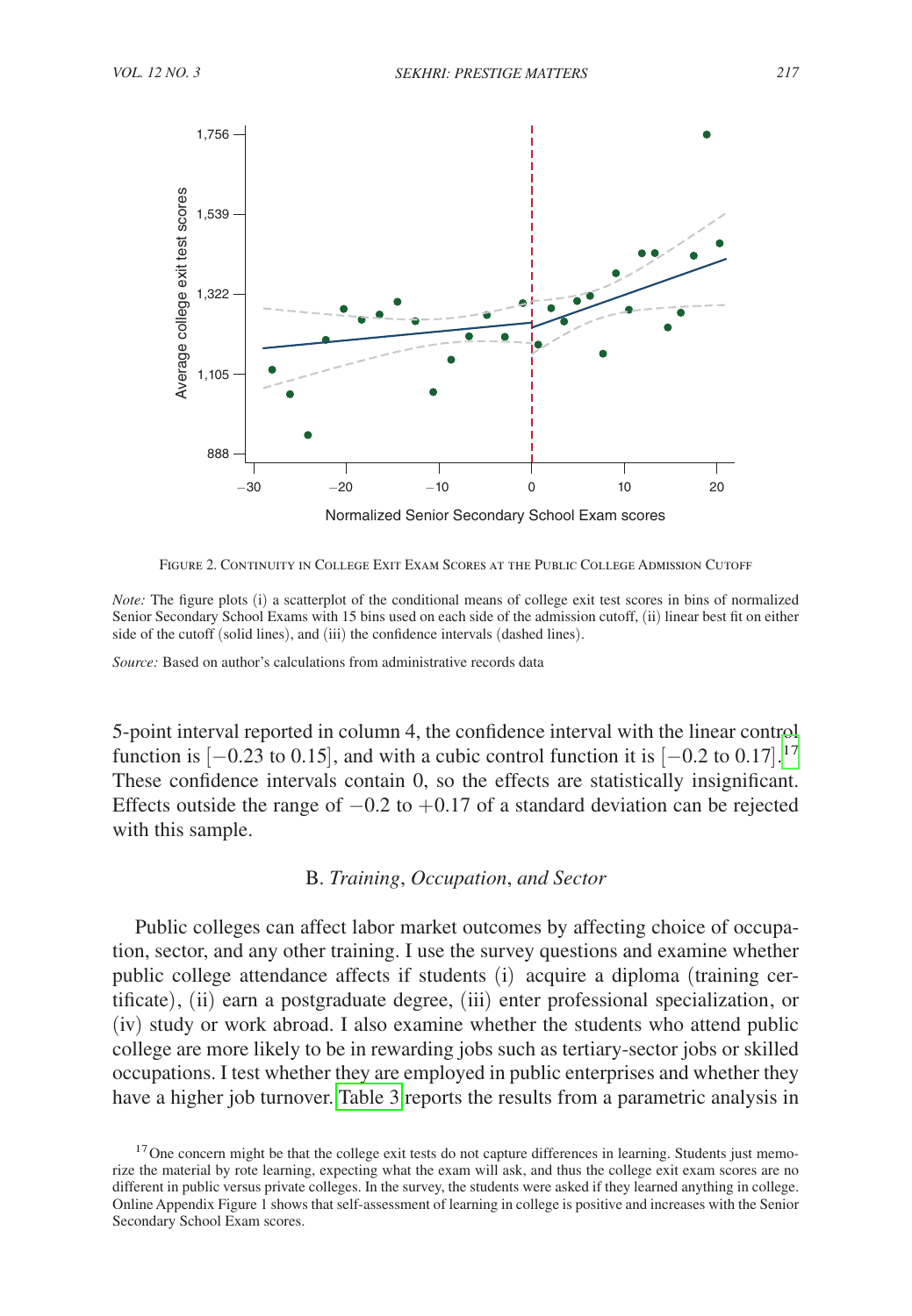<span id="page-11-0"></span>

|                                     | Dependent variable: College exit tests z-scores |                   |                          |                                      |  |
|-------------------------------------|-------------------------------------------------|-------------------|--------------------------|--------------------------------------|--|
| Senior Secondary School Exam scores | Full sample<br>, 1)                             | 15-point interval | 10-point interval<br>(3) | 5 point-interval<br>$\left(4\right)$ |  |
| Linear control function             | $-0.03$<br>(0.07)                               | $-0.03$<br>(0.07) | $-0.08$<br>(0.08)        | $-0.04$<br>(0.09)                    |  |
| Quadratic control function          | $-0.07$<br>(0.07)                               | $-0.06$<br>(0.07) | $-0.11$<br>(0.08)        | $-0.06$<br>(0.09)                    |  |
| Cubic control function              | $-0.03$                                         | $-0.04$           | $-0.08$                  | $-0.016$                             |  |

Observations 439 384 309 167

Table 2—Parametric RD Estimates of the Effect of Public Colleges on College Exit Test Scores

*Notes:* Dependent variable, the z-scores of the college exit test scores, is computed by subtracting the mean and dividing by the standard deviation of the sample. Demographic controls include gender, year of admission in college, age at entering college, stream of study, board of education for Senior Secondary school, and father's occupation. Robust standard errors are reported in parentheses. Public college is an indicator equal to 1 if the individual attended public college and 0 if the individual graduated from a private college.

 $(0.07)$   $(0.07)$   $(0.08)$   $(0.09)$ 

|                     | Diploma         | Postgraduate<br>degree | Professional<br>specialization | Studied or<br>worked abroad |
|---------------------|-----------------|------------------------|--------------------------------|-----------------------------|
| Public college      | 0.03<br>(0.09)  | $-0.14$<br>(0.1)       | $-0.16$<br>(0.1)               | $-0.01$<br>(0.03)           |
| $p$ -value          | 0.34            | 0.17                   | 0.128                          | 0.71                        |
| <b>Observations</b> | 156             | 157                    | 159                            | 159                         |
|                     | Tertiary sector | Skill occupation       | Public sector                  | Number of<br>jobs held      |
| Public college      | 0.005<br>(0.08) | 0.07<br>(0.08)         | 0.12<br>(0.09)                 | $-0.18$<br>(0.15)           |
| $p$ -value          | 0.9             | 0.4                    | 0.17                           | 0.3                         |
| <b>Observations</b> | 159             | 159                    | 158                            | 146                         |

Table 3—Parametric RD Estimates of the Effect of Public Colleges on Training, Occupation, and Sector (in the 5-Point Interval)

*Notes:* Demographic controls include gender, year of admission in college, age at entering college, stream of study, board of education for Senior Secondary school, and father's occupation. Robust standard errors are reported in parentheses. Public college is an indicator equal to 1 if the individual attended public college and 0 if the individual graduated from a private college. Number of observations varies from 167 due to missing outcome variables in the survey data.

<span id="page-11-1"></span>a −5 to +5 window around the admission cutoff. None of these factors are statistically different from 0. These attributes do look fairly comparable across the private and public college graduates near the admission cutoff.<sup>18</sup> Using the Benjamini and Hochberg (1995) false discovery rate procedure for testing the significance of these 8 outcomes, I find that all of these are jointly statistically insignificant at the 5 percent significance level.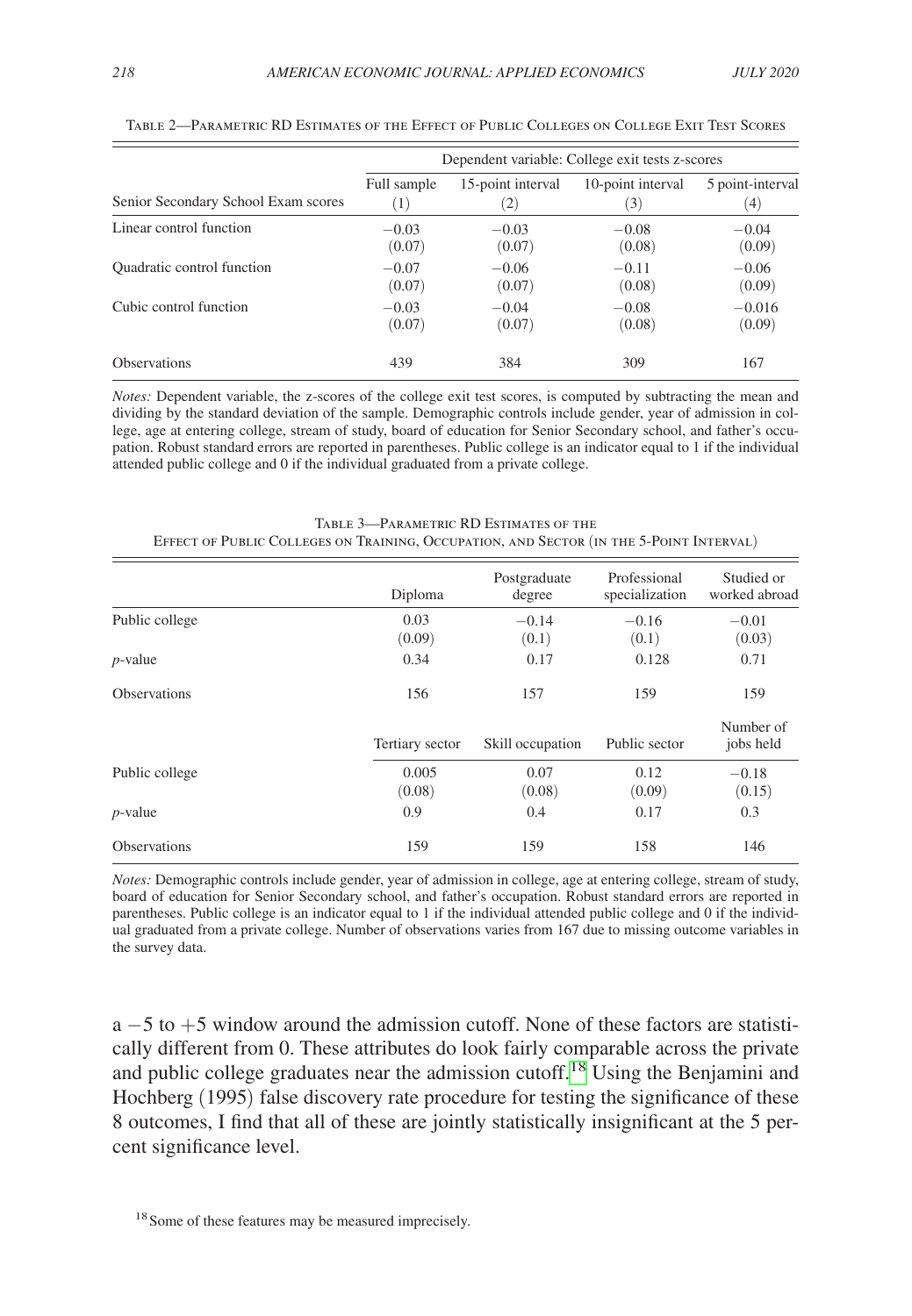

Figure 3. Discontinuity in Reported Salary at the Public College Admission Cutoff

*Note:* The figure plots (i) a scatterplot of the conditional means of the reported salary in bins of normalized Senior Secondary School Exams with 15 bins used on each side of the admission cutoff, (ii) linear best fit on either side of the cutoff (solid lines), and (iii) the confidence intervals (dashed lines).

*Source:* Based on author's calculations from self-reported survey data

## C. *Wage Premium—Effect on Salary*

Figure 3 plots the figure analogous to Figure 2 for the average salary in the bins of normalized Senior Secondary School Exam scores. Unlike test scores, salary exhibits a jump at the admission cutoff for public colleges. Online Appendix Figure 2 plots the local polynomial regression functions estimated on either side of the cutoff using the optimal bandwidth proposed by Imbens and Kalyanaraman (2012) as a sensitivity check.

These graphs provide prima facie evidence of an elite college wage premium. I formally test the hypothesis and report the results in [Table 4](#page-13-0) (using the midpoint of the categories as the values). [19](#page-12-0)

The results from the parametric regression discontinuity analysis analogous to that used for Table 2 are summarized in this table. Each cell reports the public college coefficient from a separate regression. The results are remarkably similar across all these specifications and statistically significant at the 1 percent significance level. The estimated effect (column 3, cell 1) is economically large. The standard deviation of the constructed salary is 11,109.8 rupees for the sample used to estimate this

<span id="page-12-0"></span><sup>&</sup>lt;sup>19</sup>The last category, 6, is censored as it corresponds to salary greater than 30,000 rupees. I use 40,000 as the value for this category. This is approximately double the mean salary for college-educated men based on ILO 2009 estimates of daily earnings (see Section IIB for details).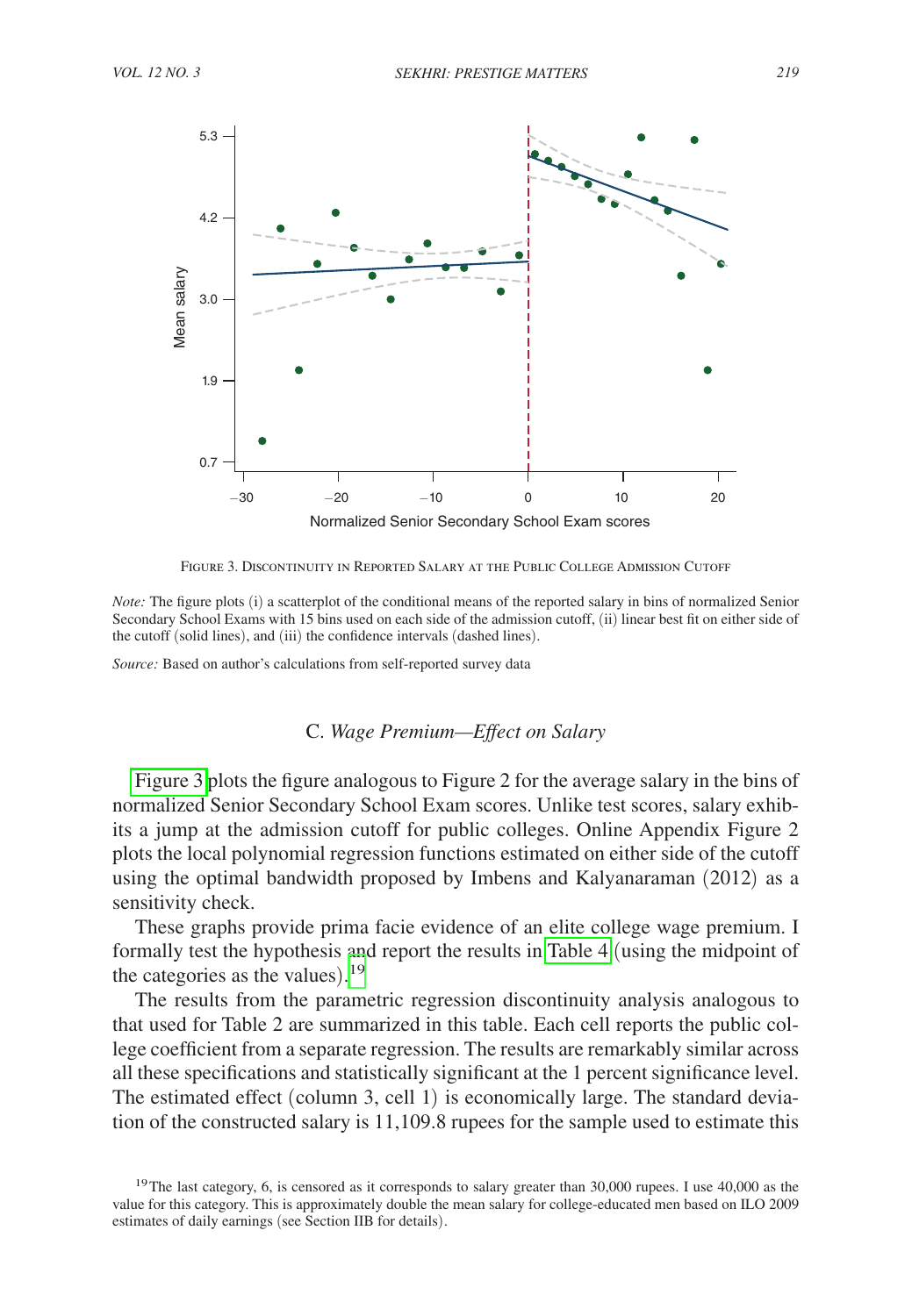<span id="page-13-0"></span>

|                             | Dependent variable: Reported salary<br>midpoint of the bins for the categorical variable) |                   |                   |                  |  |
|-----------------------------|-------------------------------------------------------------------------------------------|-------------------|-------------------|------------------|--|
|                             | Full sample                                                                               | 15-point interval | 10-point interval | 5-point interval |  |
|                             | (1)                                                                                       | (2)               | (3)               | (4)              |  |
| <i>Parametric estimates</i> |                                                                                           |                   |                   |                  |  |
| Linear control function     | 8.102.8                                                                                   | 7.762.4           | 7.216.7           | 8,849.8          |  |
|                             | (1,510.6)                                                                                 | (1,616.7)         | (1,759.5)         | (1,989.6)        |  |
| Quadratic control function  | 8.342.6                                                                                   | 7.858.3           | 7.255.8           | 8.583.5          |  |
|                             | (1,537.3)                                                                                 | (1,644.1)         | (1,772.5)         | (1,967.2)        |  |
| Cubic control function      | 8.595.0                                                                                   | 8.001.2           | 7.239             | 8.708.4          |  |
|                             | (1,601.4)                                                                                 | (1,675.6)         | (1,803.7)         | (2,021.1)        |  |
| <b>Observations</b>         | 439                                                                                       | 384               | 309               | 167              |  |

Table 4—Parametric RD Estimates of the Effect of Public Colleges on Salary

*Notes:* Demographic controls included are gender, year of admission in college, age at entering college, stream of study, board of education for Senior Secondary school, and father's occupation. Robust standard errors are reported in parentheses. Public college is an indicator equal to 1 if the individual attended public college and 0 if the individual graduated from a private college.

table. The effect size is almost 0.7 of a standard deviation, although the magnitude should be interpreted with caution because of the salary data limitations discussed previously.

In online Appendix Table 2, I report the results from a nonparametric regression analysis by way of sensitivity tests. Each cell reports the public college coefficient from a separate local linear regression. Here, I show the results for a triangle and a rectangular kernel. In the absence of clear rules regarding what bandwidth to use, I show the results for a range of bandwidths. Column 1 uses a bandwidth of 10, column 2 uses 7.5, column 3 uses 5, and column 4 uses the optimal bandwidth proposed by Imbens and Kalyanaraman (2012). These results show a positive and statistically significant effect of public college attendance on salary. The results are not sensitive to the choice of the kernel or bandwidth.

The full sample IV estimate using the midpoint salary data, where I instrument public college attendance with eligibility to attend (Senior Secondary School Exam scores  $>$  the admission cutoff), is 10,928.17 rupees with a standard error of 1,936.381. As with other approaches, this estimate is highly statistically significant at the 1 percent significance level, indicating that public college graduates receive a wage premium in labor markets.

#### D. *RD Diagnostics*

The admission rules used to determine the cutoffs are only known internally, and the tests are evaluated externally using a double-blind method. Hence, little scope exists for manipulation of Senior Secondary School Exam scores. I present evidence from the McCrary density test to highlight that the students do not manipulate their Senior Secondary School test scores. The results are shown in online Appendix Figure 3. The distribution of the normalized Senior Secondary School Exam scores on the left and right of the discontinuity are similar and exhibit no jump around the cutoff.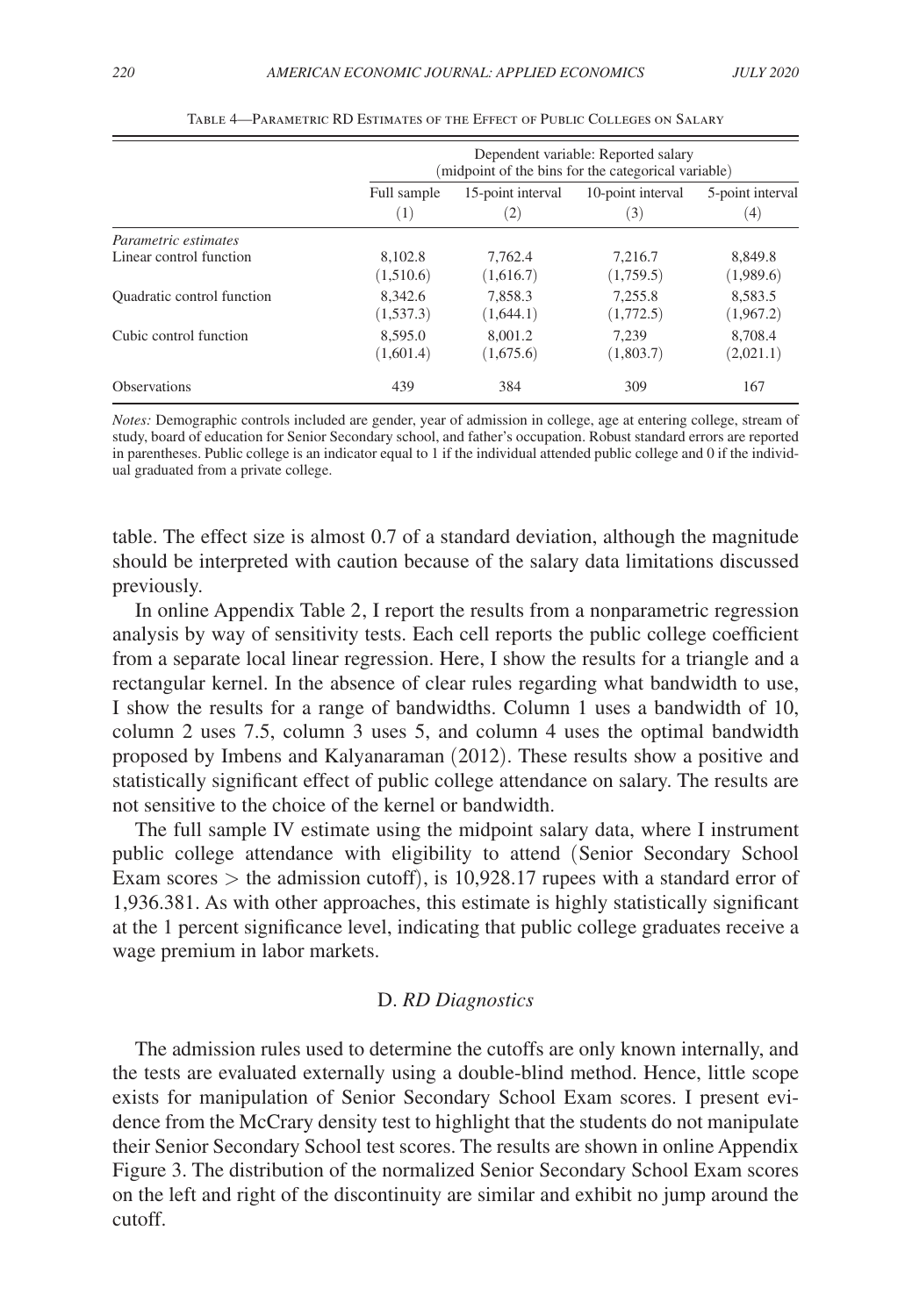Another possible concern might be that the background characteristics of the individuals vary around the cutoff. This concern can lead to the spurious attribution of treatment effects to treatment when the results are caused by these other variables that exhibit a jump near the discontinuity. Online Appendix Table 1 shows that the control variables including demographic characteristics and family background are similar in the −5 to +5 interval of Senior Secondary School Exams scores around the public college admission cutoff.

In order to address the fact that there are numerous predetermined characteristics to test, I follow Johnston and Mas (2018) and create an index of the predicted income using all the available data on background variables. To construct the index, I regress salary on gender, age at college admission, year of admission, field of study, father's occupation, and the board of Senior Secondary School Exams in two different samples: the private colleges sample and the sample with normalized scores outside the 15 point interval. The index is the predicted salary from these two separate regressions.

In online Appendix Figure 4, I plot the mean values of the index by normalized Senior Secondary School Exam score in two separate panels based on the two separate samples used for constructing the index. Panel A is based on the prediction from a regression using the private colleges sample, while panel B is based on a sample outside the −15 to +15 point intervals of the normalized Senior Secondary School Exam scores. The smoothness of the index in both panels around the threshold of admission allays this concern. The index is small and statistically insignificant at the cutoff (coefficient of 0.08 with a *t*-stat of 0.91 in 5-point interval when the index is based on the private college sample). The lack of a discontinuity in the index bolsters the RDD findings and rules out spurious attribution.

#### **V. Implications of Selection**

### A. *Selection into the Survey*

As mentioned above, three main data problems may be a concern for selection. First, since the data are collected via a survey, selection into the sample could occur. However, the success rate of the survey does not differ among private and public college graduates. Online Appendix Figure 5 plots the regression functions of survey success rates on either side of the admission cutoff. Visually, the rates are comparable on the margin of admission. As the survey success rates are similar in public (treatment) and private (control) colleges, under monotonicity assumption, a comparison of treatment and control means is a valid estimate of the treatment effect (Lee 2009). [20](#page-14-0) I also check whether correlates of survey success vary by college type in a 5-point interval of normalized Senior Secondary School Exam scores around the admission cutoff. In online Appendix Table 3, I regress survey success on the background

<span id="page-14-0"></span><sup>&</sup>lt;sup>20</sup>Monotonicity will imply attending public colleges cannot affect difficulty to locate respondents in both directions. That is, it cannot be that some public college graduates near the threshold are more difficult to trace than others.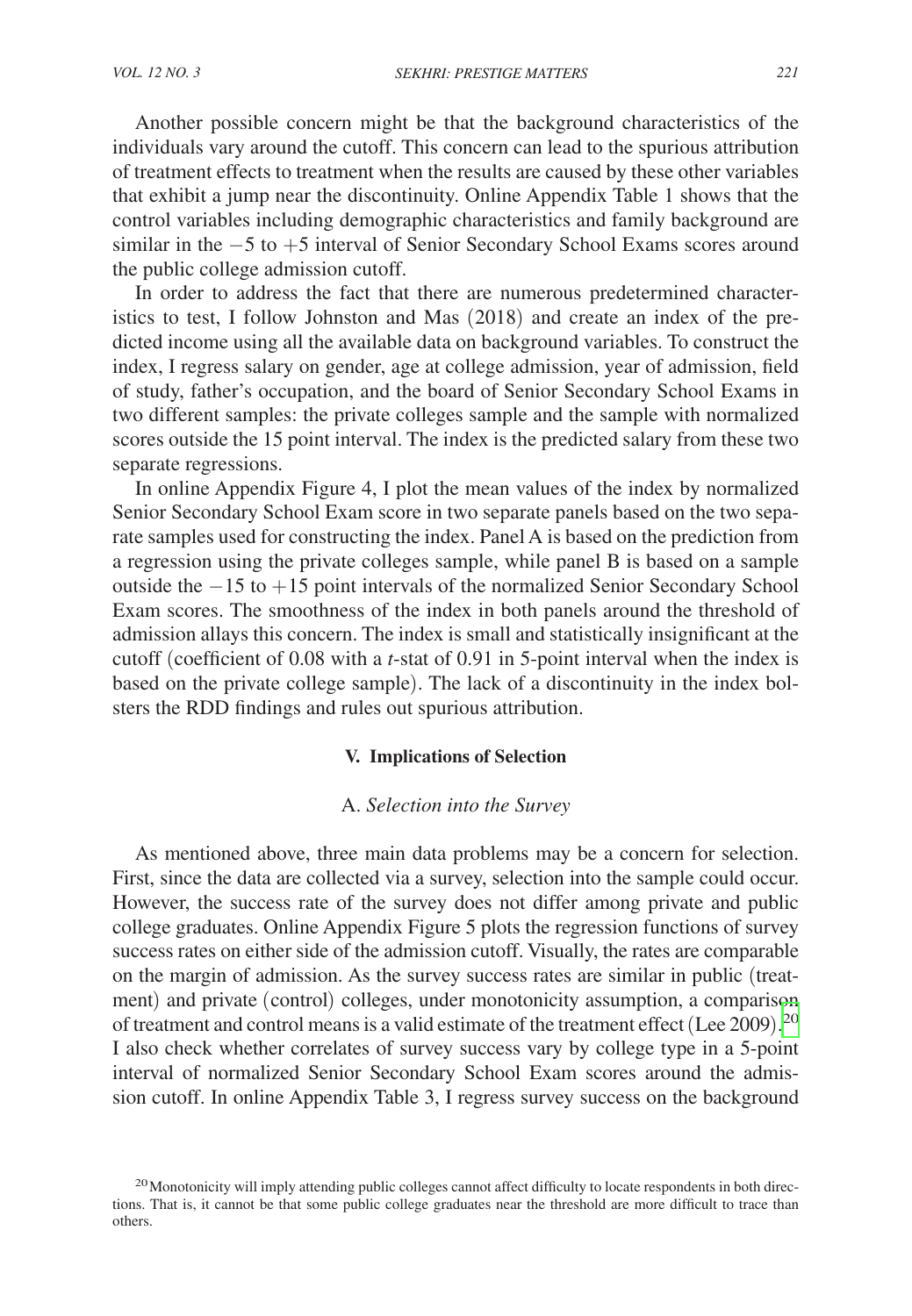characteristics of the individuals by college type in a  $-5$  to  $+5$  interval.<sup>[21](#page-15-0)</sup> Based on the *p*-value from a Chow test of equivalence of the coefficients across the public and private colleges, older cohorts in private colleges are somewhat less likely to be found. Coefficients of other characteristics aside from "father employed in the informal sector" are statistically equivalent. While individuals whose fathers worked in the informal sector are less likely to be surveyed in either type of colleges, the likelihood of not finding them is higher in public colleges. However, a regression of salary (conditional on being employed) on these characteristics does not reveal a statistically significant correlation with father being employed in the informal sector. In addition, as the probability of finding the individual does not vary at the admission cutoff, the possibility of differential survey success rates leading to a bias seems unlikely.[22](#page-15-1)

#### B. *Selection into Employment*

The second issue is that the salary is reported conditional on being employed. If public college attendance also affects the likelihood of employment, an increase in employment can influence salary. I examine whether having attended a public college affects the probability of the individual being employed. In online Appendix Table 4, I show the results from a parametric regression discontinuity analysis.<sup>[23](#page-15-2)</sup> Public college attendance does not affect the probability of being employed in any of the specifications. Since probability of being employed is no different for public versus private college graduates in narrow intervals around the admission cutoff, the results are not biased by selection into employment.<sup>[24](#page-15-3)</sup>

In online Appendix Table 5, I report the probability of employment by gender.<sup>[25](#page-15-4)</sup> For males, the coefficient becomes negligible, changes sign, and remains statistically insignificant as the interval around the cutoff gets narrower. For females, however, the coefficient is stable in magnitude and positive albeit imprecisely measured as the interval is narrowed.<sup>[26](#page-15-5)</sup>

## C. *Selection into Reporting the Salary*

There is selection into reporting the salary. Not every employed individual reported their salary. Online Appendix Table 7 shows that there are differences in

<span id="page-15-0"></span><sup>21</sup> Survey success is 1 if I successfully traced and surveyed (matched) the individual and 0 if I was not able to locate (unmatched) the individual.

<span id="page-15-3"></span>

<span id="page-15-4"></span><sup>25</sup>The parametric estimation results are reported in the table. The two panels of online Appendix Figure 6 present the local linear regression results graphically.

<span id="page-15-5"></span><sup>26</sup>For the male sample, this concern is less relevant in light of these findings. However, I discern a wage premium for both males and females. The estimated effect on salary (conditional on employment and reporting) is reported separately for men and women in online Appendix Table 6. The estimated coefficient in a 5-point interval is much larger for men than for women, though it is economically large and statistically significant in both cases.

<span id="page-15-2"></span><span id="page-15-1"></span>

<sup>&</sup>lt;sup>22</sup>The success rate of the survey is reasonably high.<br><sup>23</sup> Nonparametric RD analysis shows the same results, which are available upon request.<br><sup>24</sup> The majority of the nonemployed in the sample are women engaged in home val of Senior Secondary School Examination scores around the admission cutoff, the results are robust to the two extreme-case scenarios—all women engaged in home production would have earned the highest value for salary, and all women in home production would have earned the lowest level of salary observed in the data. Results are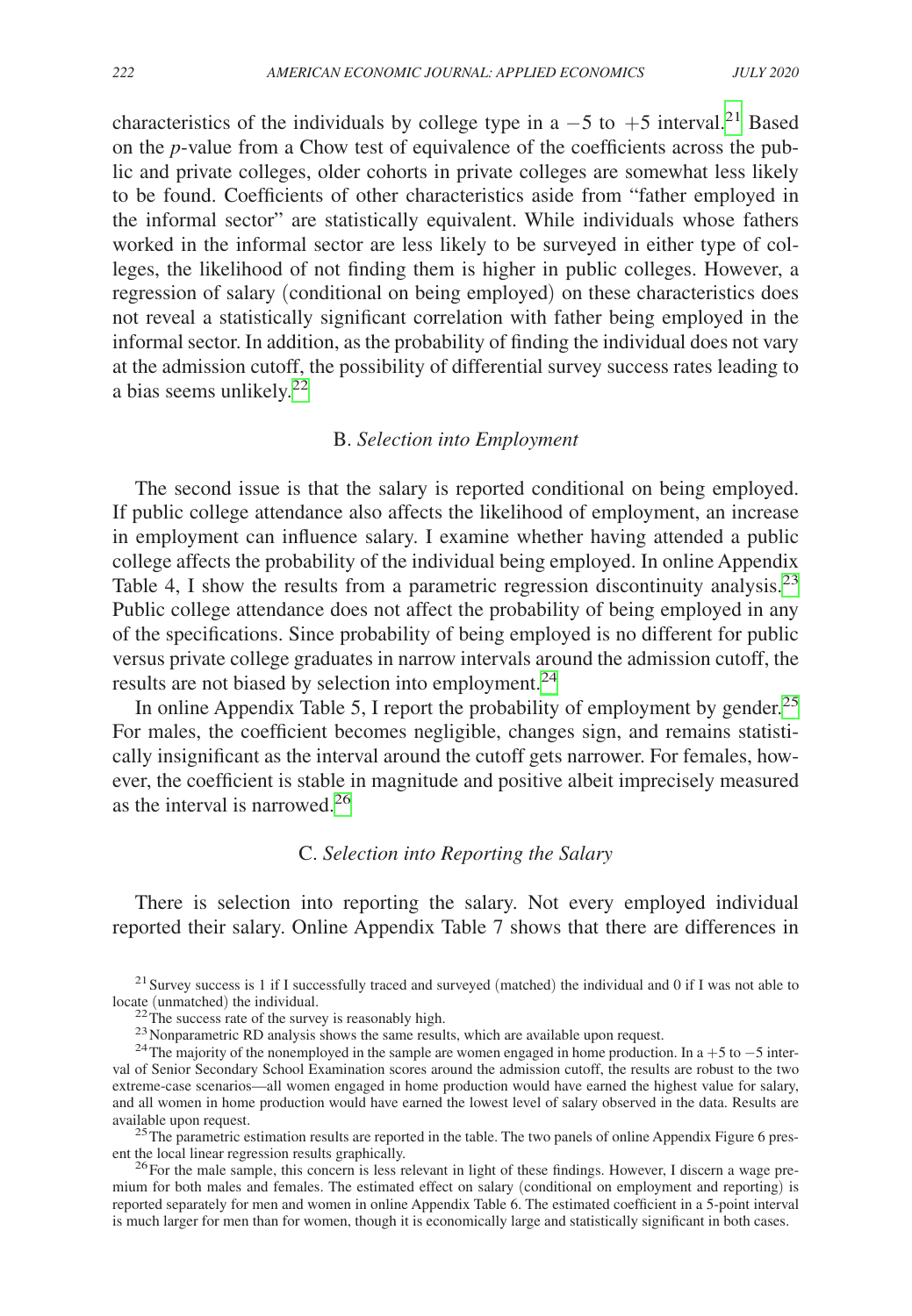observable characteristics of the individuals who report their salaries versus those who did not. Individuals who report their salaries are marginally younger, took their Senior Secondary School Examinations from the central board of secondary exams, are males whose fathers are in business, and graduated from the commerce stream. If salary were missing at random, the results would be unbiased. However, given the differences in observable characteristics, salary information is not missing randomly. If the incomes of those who do not report are higher than average, which is likely, their underrepresentation in the public colleges near the cutoff can generate a downward bias. If, however, their incomes are lower than average, their underrepresentation in public colleges can generate an upward bias. Therefore, we need to examine whether they are underrepresented in the public colleges near the cutoff of admission. In an interval of −5 to +5 percentage points around the cutoff for admission, 24.8 percent of individuals in public colleges do not report their salary. However, for private colleges, this number is only 10 percent. Online Appendix

Figure 7 shows that the probability of reporting salary jumps down in public colleges at the cutoff of admission. This finding suggests the bias is in fact attenuating the results.

I conducted a number of additional tests to verify that the increase in salary is not just attributable to lower reporting rates in public colleges. I imputed the salary of the individuals who did not report it based on the observable correlates of salary. I report the estimated effect on salary using this sample in online Appendix Table 8. The estimated effect on salary (midpoint of brackets) is qualitatively unchanged.

As there are more observations with missing values of salary to the right of the cutoff, the observed jump could be arising spuriously because of these missing data. The regression function would be continuous at the cutoff if the highest values on the left (in private colleges) are comparable to the lowest values on the right (in public colleges). I conduct a bounding exercise to assess the validity of this concern.

This exercise is as follows. I assess the difference in the share of observations with missing salary information (which is equal to 0.15). I ascribe to 15 percent observations on the right of the threshold in this bandwidth a salary equal to the mean of the top 15 percent observed salaries on the left of the threshold. Then I recompute the salary differential using the specification analogous to that in column 3 of Table 4. The estimated coefficient is 8,002.617 rupees with a standard error of 1,665.62 statistically significant at the 1 percent significance level. This coefficient is higher (albeit by a small amount) than the one reported in Table 4. This analysis is indicative of an attenuating bias if anything.<sup>[27](#page-16-0)</sup>

Finally, I turn to a more formal estimation of Lee's bounds for the estimated effect. According to the procedure outlined by Lee (2009), the bounding procedure involves calculating trimmed averages of the private college salaries (trimmed by the percentile equal to the difference in the percentage of observations with missing salaries in public and private colleges). Taking the difference between the average salary in the public colleges and these trimmed averages yields the upper and lower

<span id="page-16-0"></span> $^{27}$ A similar procedure is also adopted by Bharadwaj, Løken, and Neilson (2013) in addressing differential mortality in an RD setting in estimating the return to improved early life health care.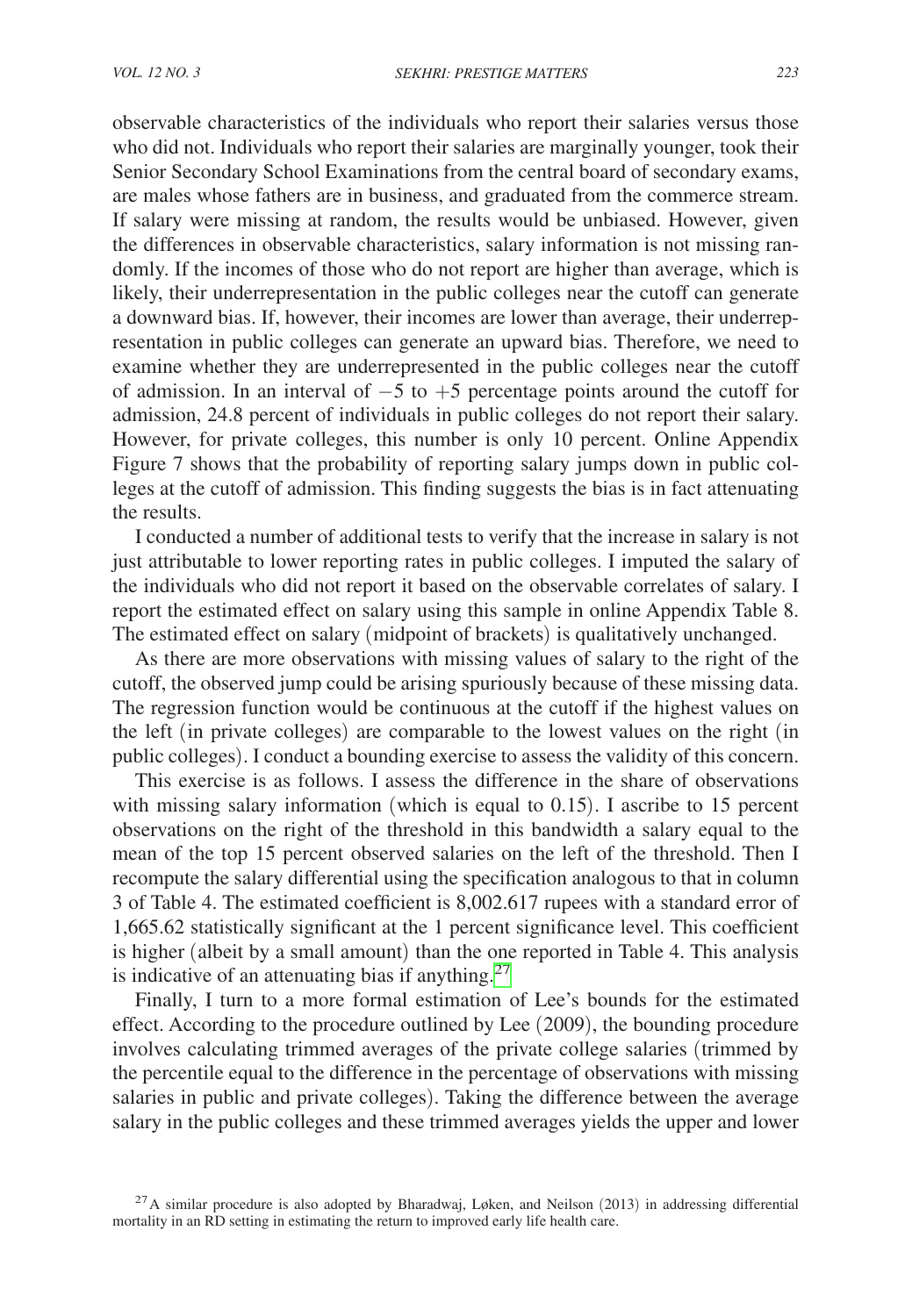bound. Online Appendix Table 9 shows the bounds and the confidence interval for the estimated effect based on Imbens and Manski (2004).

For creating the bounds, I calculate the fraction of observations with missing salary in both public and private colleges for the full sample and the interval of 5 points around the cutoff. Online Appendix B provides details of the procedure. The confidence interval for the effect is fairly tight and does not contain 0. Lee's bounds are highly statistically significant. Neither confidence interval includes 0. From this analysis, I infer that in the labor markets, public colleges do yield a premium over private colleges in this context.

#### **VI. Conclusion**

Using a regression discontinuity design to address selection, this research demonstrates a substantial earnings advantage associated with public college attendance in India, although we observe no discernible effects of the type of college on learning outcomes. Three possible theories can explain these findings. Public colleges in India are prestigious and admit the best students. The first possibility is that the students attend prestigious institutions to signal their ability to prospective employers and distinguish themselves from other prospective employees. Therefore, firms use college type to statistically discriminate. This signal value of public colleges results in better wages. The second possible explanation is that the public college graduates have better alumni networks that help reduce information asymmetry and result in better labor market outcomes. The third explanation is that public college graduates have a network of friends holding important offices, and such relations warrant a premium in the labor market because they reduce the cost of doing business or result in direct or indirect rents to the firms. Ascertaining which of these three explanations are at play is an important avenue of future research.

#### REFERENCES

- **Abdulkadiro˘glu, Atila, Joshua Angrist, and Parag Pathak.** 2014. "The Elite Illusion: Achievement Effects at Boston and New York Exam Schools." *Econometrica* 82 (1): 137–96.
- **Agarwal, Pawan.** 2006. "Higher Education in India—The Need for Change." Indian Council for Research on International Economic Relations (ICRIER) Working Paper 180.
- **Azam, Mehtabul.** 2010. "India's Increasing Skill Premium: Role of Demand and Supply." *B.E. Journal of Economic Analysis and Policy* 10 (1).
- **Benjamini, Yoav, and Yosef Hochberg.** 1995. "Controlling the False Discovery Rate: A Practical and Powerful Approach to Multiple Testing." Journal of the Royal Statistical Society: Series B (Meth*odological*) 57 (1): 289–300.
- **Bharadwaj, Prashant, Katrine Vellesen Løken, and Christopher Neilson.** 2013. "Early Life Health Interventions and Academic Achievement." *American Economic Review* 103 (5): 1862–91.
- **Black, Dan A., and Jeffrey A. Smith.** 2004. "How Robust Is the Evidence on the Effects of College Quality? Evidence from Matching." *Journal of Econometrics* 121 (1–2): 99–124.
- **Brewer, Dominic J., Eric R. Eide, and Ronald G. Ehrenberg.** 1999. "Does It Pay to Attend an Elite Private College? Cross-Cohort Evidence on the Effects of College Type on Earnings." *Journal of Human Resources* 34 (1): 104–23.
- **Bui, Sa A., Steven G. Craig, and Scott A. Imberman.** 2014. "Is Gifted Education a Bright Idea? Assessing the Impact of Gifted and Talented Programs on Students." *American Economic Journal: Economic Policy* 6 (3): 30–62.
- **Clark, Damon.** 2010. "Selective Schools and Academic Achievement." *B.E. Journal of Economic Analysis and Policy* 10 (1).